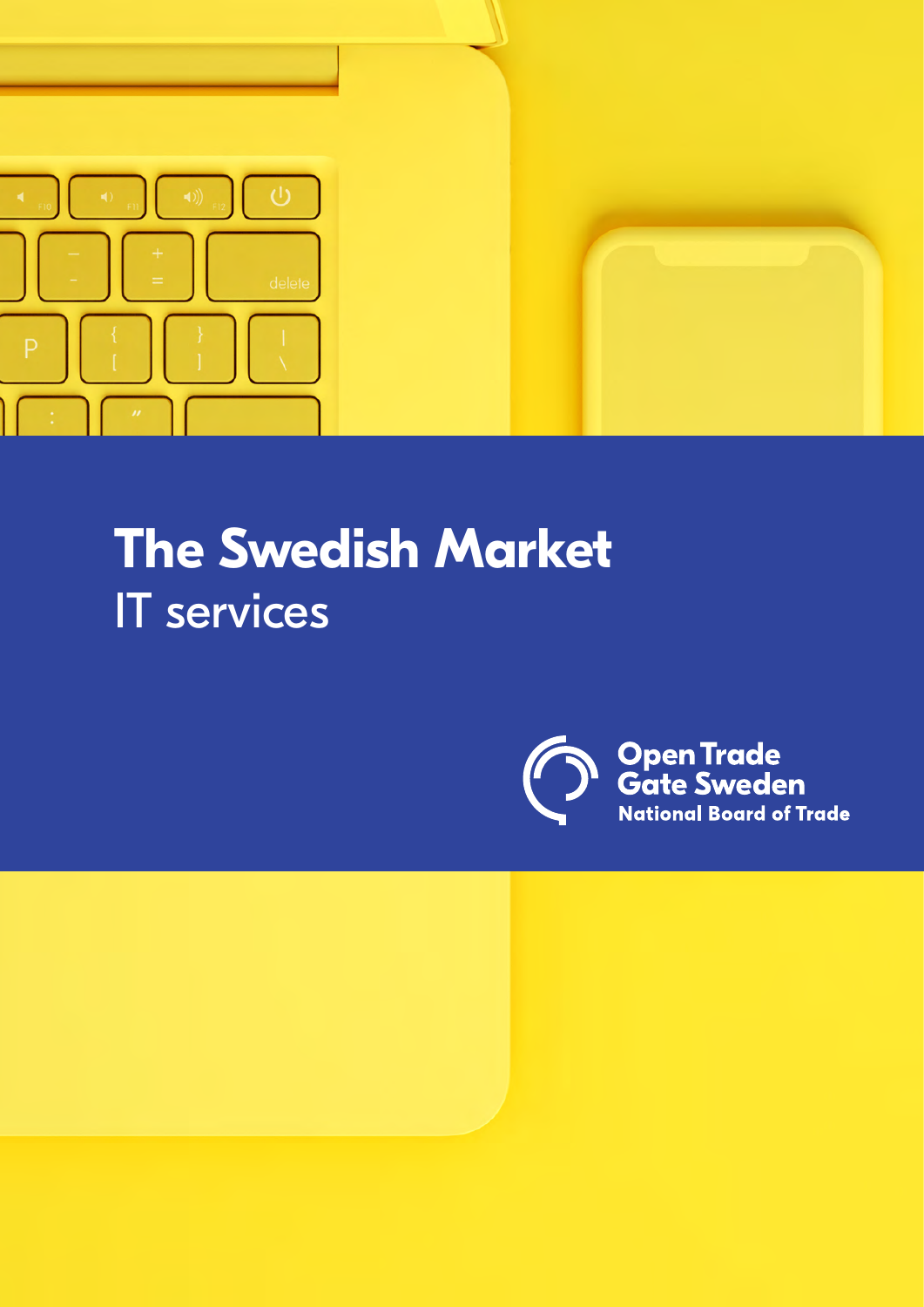# **The Swedish market for IT services**

Sweden is one of the most technologically advanced countries in the world. The IT and telecom industry consists of companies focusing on the development of software, hardware and digital IT services – such as international streaming services for music, development of computer games and digitalization of financial services. Sweden is the birthplace of many well-known global tech brands in various sectors that play a leading role in the world. Spotify, Skype, Ericsson, Electrolux, Truecaller, µTorrent, Klarna, Mojang, King, among others. It is an ever-growing industry with a great need for expertise.

Despite the fact that Sweden has come a long way, some big challenges still remain. The availability of large amounts of data is growing rapidly and the need for processing and analysing these is becoming increasingly important. The biggest challenge is the great lack of IT skills. Most competencies are still in high demand, such as system developers. The shortage of skills is also significant in the gaming market, which continues to grow rapidly. The opportunities that arise through these shortcomings make Sweden an important growth geography for international digital talent.

# **Sweden as target market for IT services**

The IDC (International Data Corporation) report on the Nordic IT services market forecasts the Nordic market for IT services will grow from \$24.4 billion in 2018 to \$29.5 billion in 2023 with a CAGR (Compound Annual Growth Rate) of 3.2% in 2019–2023. This is a continuation of a trend that started much earlier (see picture below).



### Figure 1: The Nordic IT market

Source: Radar Ecosystem specialist report 2017, Radar Nordic outlook 2019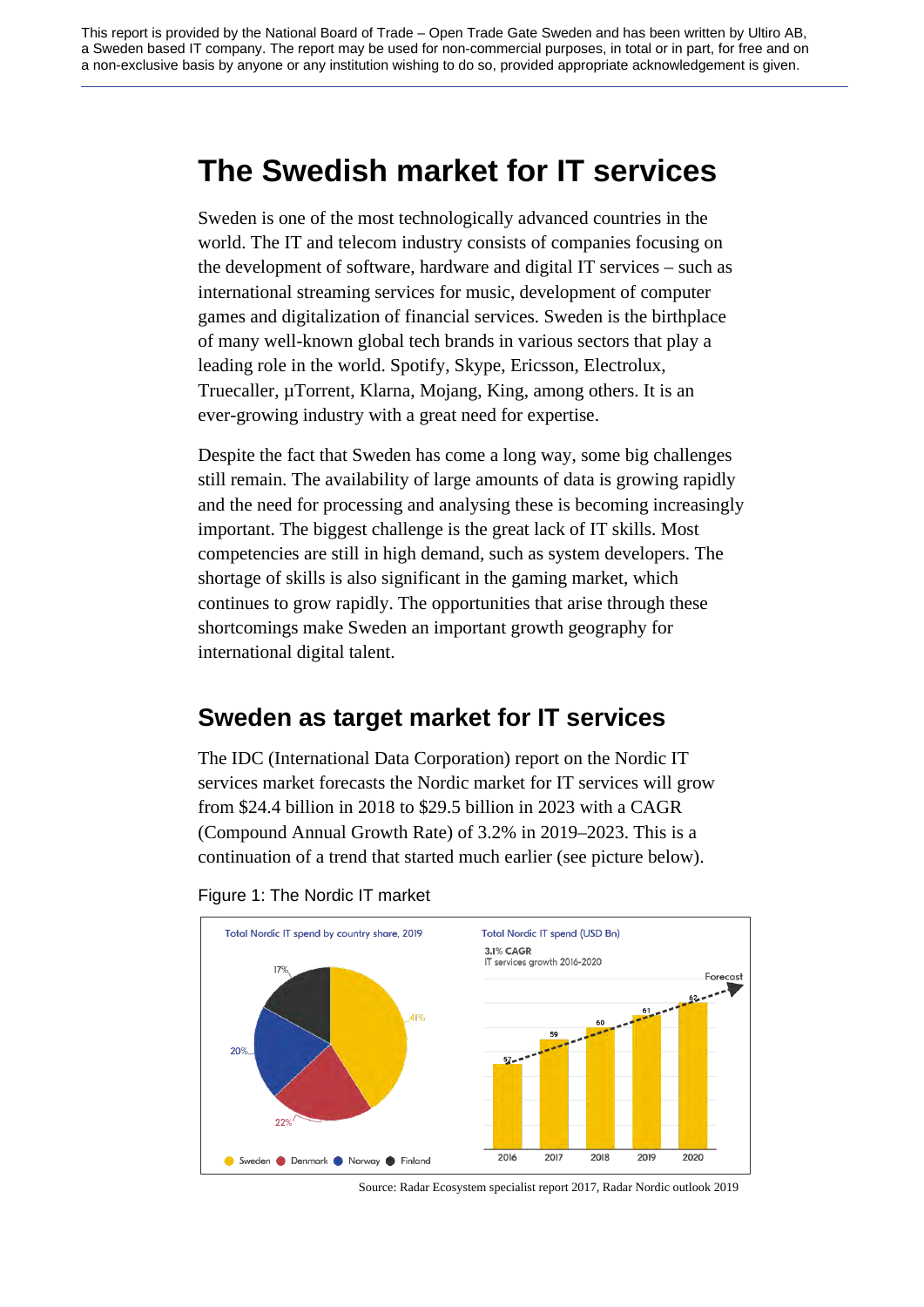Sweden accounts for more than 40% of the Nordic IT Market, followed by Denmark, Norway and Finland respectively. The region is experiencing rapid growth in digital transformation led by Sweden that experienced a CAGR of 10.3% in 2019. As digital transformation progresses and changes the way IT services are produced, sold, and used, the differences in the four Nordic markets become much more important and defined by variations among industries.

The graph below shows the total IT expenditure in monetary value across Sweden, Norway and Denmark, with manufacturing, public sector and consumer services accounting for the largest share of IT spend.



Figure 2: Total IT expenditure, million EUR, 2019

Figure 3 shows the IT services market revenue in Sweden from 2016 to 2021. The IT services market is expected to amount to approximately 8,199.4 million U.S. Dollars by 2021. The category includes the segments cloud services, IT-consulting, IT-outsourcing, and other services.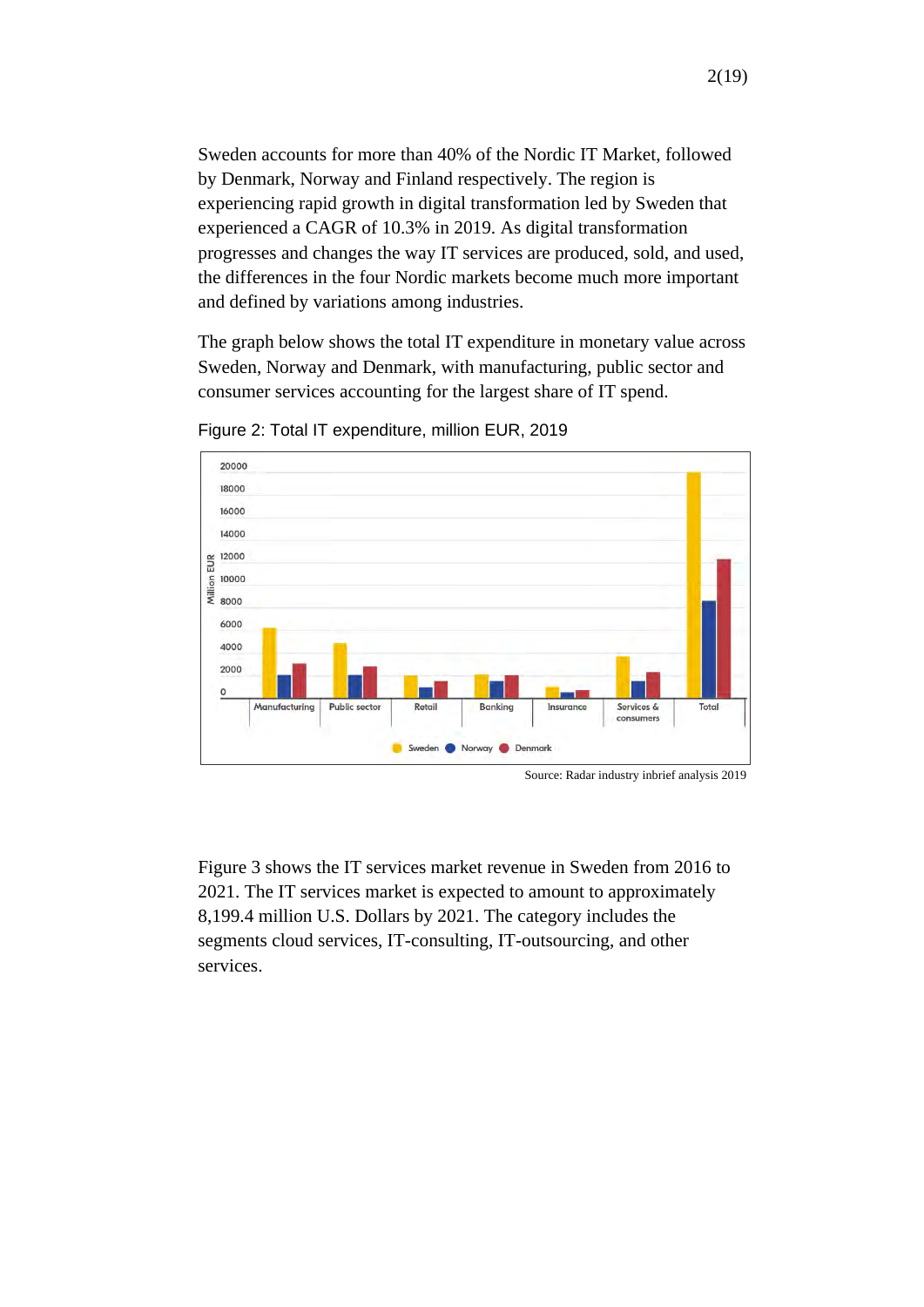

Figure 3: IT services market revenue in Sweden

Source: Statista Research Department 2019





IT-outsourcing is a major part of the Swedish IT services market accounting for more than half of the IT services market revenue and a vast majority of companies outsourcing IT services. Figure 4 shows the IT-outsourcing services market revenue in Sweden from 2016 to 2021. In 2020 the turnover in the IT-outsourcing market was projected to be 3,885.6 million U.S. Dollars, and is expected to amount to approximately 3,978.4 million U.S. Dollars by 2021. The category includes the subsegments: professional payment services, IT-infrastructure outsourcing, IT-application outsourcing, and IT-administration outsourcing.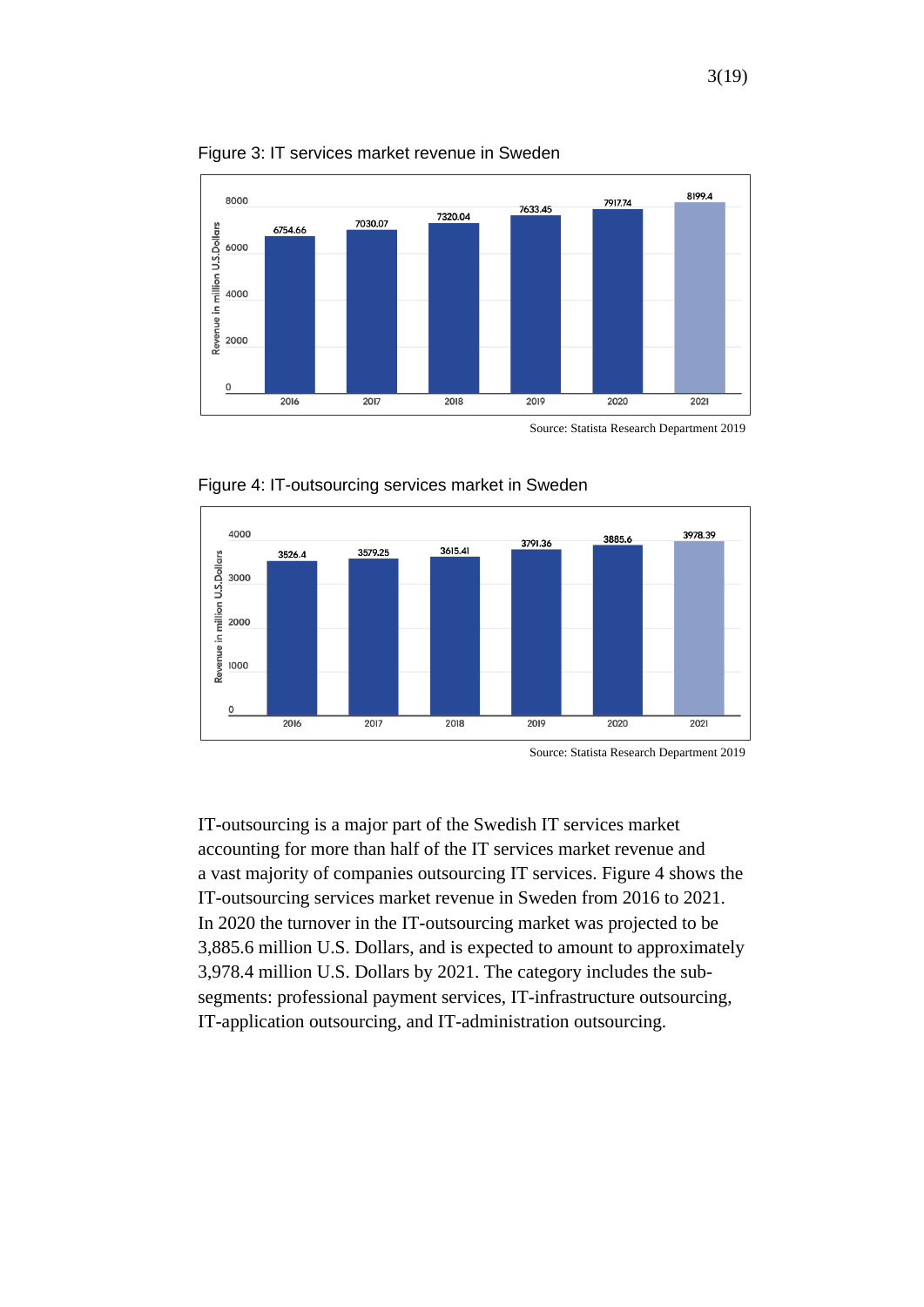# **What services are demanded in Sweden?**

### Software development

Software is one of the most important components for Swedish companies to function and for their competitiveness. Virtually all companies in Sweden have a clear dependence on software in their business operations, according to a survey by Swedsoft. Software is used by both developing and non-developing companies. About 30% of Swedish companies have their own software development. Almost half of the large companies, regardless of industry, develop their own software products (49%), while just over a third develop new software applications within existing software products or systems, e.g. developed by third parties.

This development has been very rapid, which is well illustrated by the fact that software expenses in Swedish companies have doubled from \$2.5 billion in 2014 to \$5 billion in 2019. But as digitalisation accelerates and demand for software development and new data services increases, additional software solutions and thus development capacity are required. Many companies do not have their own knowledge and skills to develop software products, or simply lack the resources. Therefore, the need for outsourcing partners increases.

The COVID-19 crisis has increased the need for software development and outsourcing further. Homework has blurred the distinction between in-house and distributed teams. This means that more companies are looking at destinations other than the traditional ones.

### **Web and mobile application development**

The web and application development industry is a large industry in Sweden with several professional roles and professional areas, including websites, web applications and e-commerce systems. The need for Front End developers is great among web agencies, communication agencies and among IT consultants, but also among companies in other sectors.

Today, mobile and tablet are the most common devices for getting in touch with a company and its website. This places great demands on Mobile Application development. Development for mobile devices is an industry that is developing very fast and customers and users are growing and the opportunities are therefore great. Demand exists in several industries and companies in Sweden. The future prospects are good for the industry as a whole and the growth is excellent.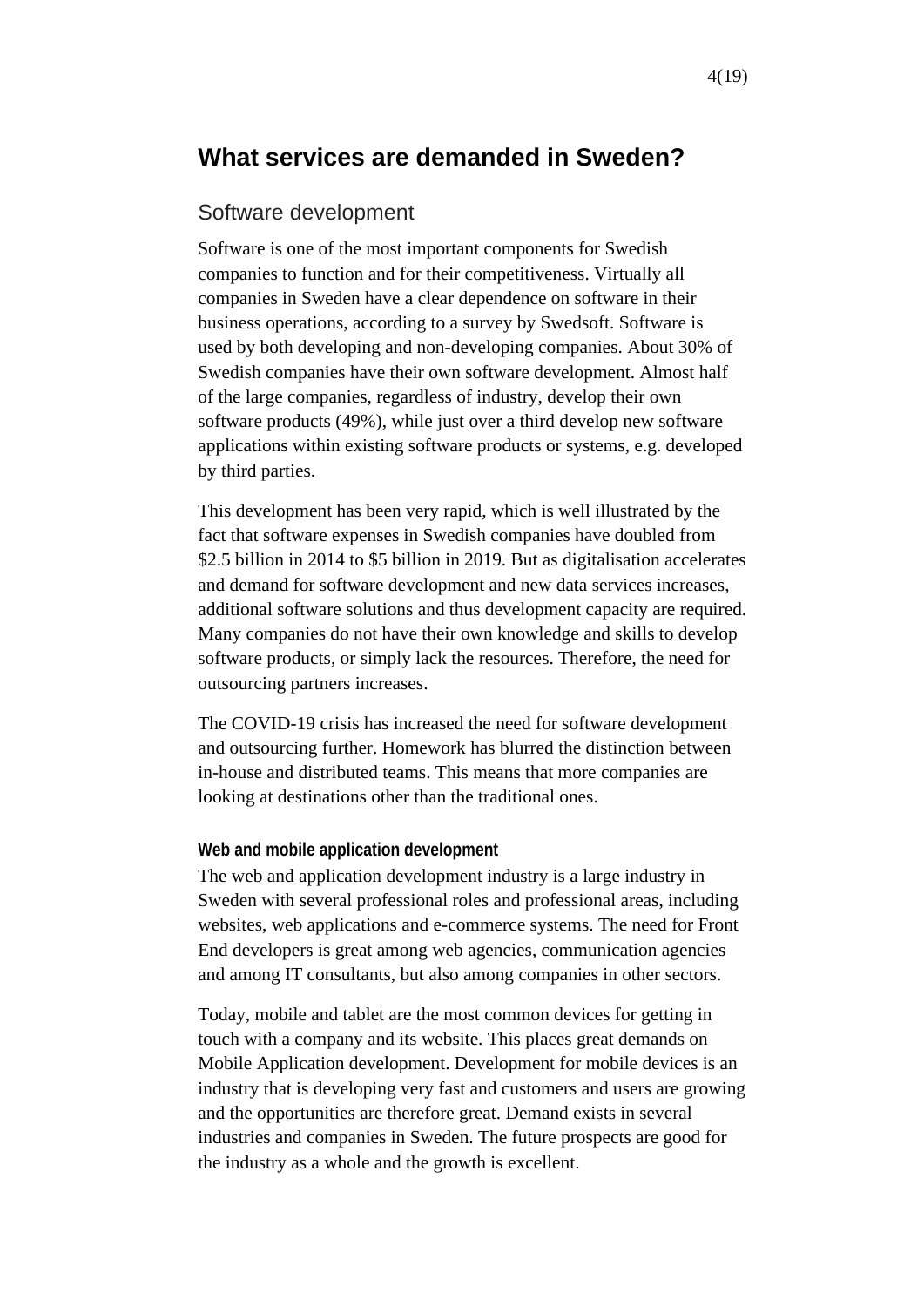The app industry continues to grow and there is still a shortage of app developers. The EU estimates that five million app developers will be needed in just a few years. This growing demand for app developers in the EU in general and Sweden in specific creates opportunities for app developers in developing countries to take advantage of. IT service providers in these countries could position themselves for these opportunities in the app industry.

#### **IT support and maintenance**

The economy is growing and thus the demand for IT professionals. There is a strong deficit in certain IT skills and the deficit is increasing. The demand for support technicians or service desk technicians that work with user support and support in IT is high. As program portfolios increase, better support is needed. A large part of the support must take place on site in Sweden, but much is spent on call centers in other countries.

Smaller Swedish companies often need IT support with broad tasks, while larger companies often require more specialized tasks. Some of the most sought after helpdesk competencies is support for operating systems, mainly Windows, with standard applications and software, configuration and administration of cloud solutions such as Office365, resolving various operational and network issues, troubleshooting hardware and various business-specific applications, adding new users and other account changes in Active Directory.

Communication is important. In almost all Swedish workplaces, therefore, good knowledge of Swedish is a prerequisite, so that you and the user understand each other. However, it is becoming increasingly common with support in English - either as a complement to Swedish or a replacement.

Combined IT and business skills are also in-demand. As the IT department approaches the business units, the need increases both in terms of technology knowledge among the business people and business knowledge among the technicians. Demand is high for those who have both technical competence and who have sufficient knowledge to be able to shoulder the role of both business and systems analysts.

#### **Game development**

Every eighth person in the world has played a Swedish video game. The Swedish gaming industry is experiencing a strong development and in 2019 had an increased revenue to \$2.29 billion. In 2019, jobs increased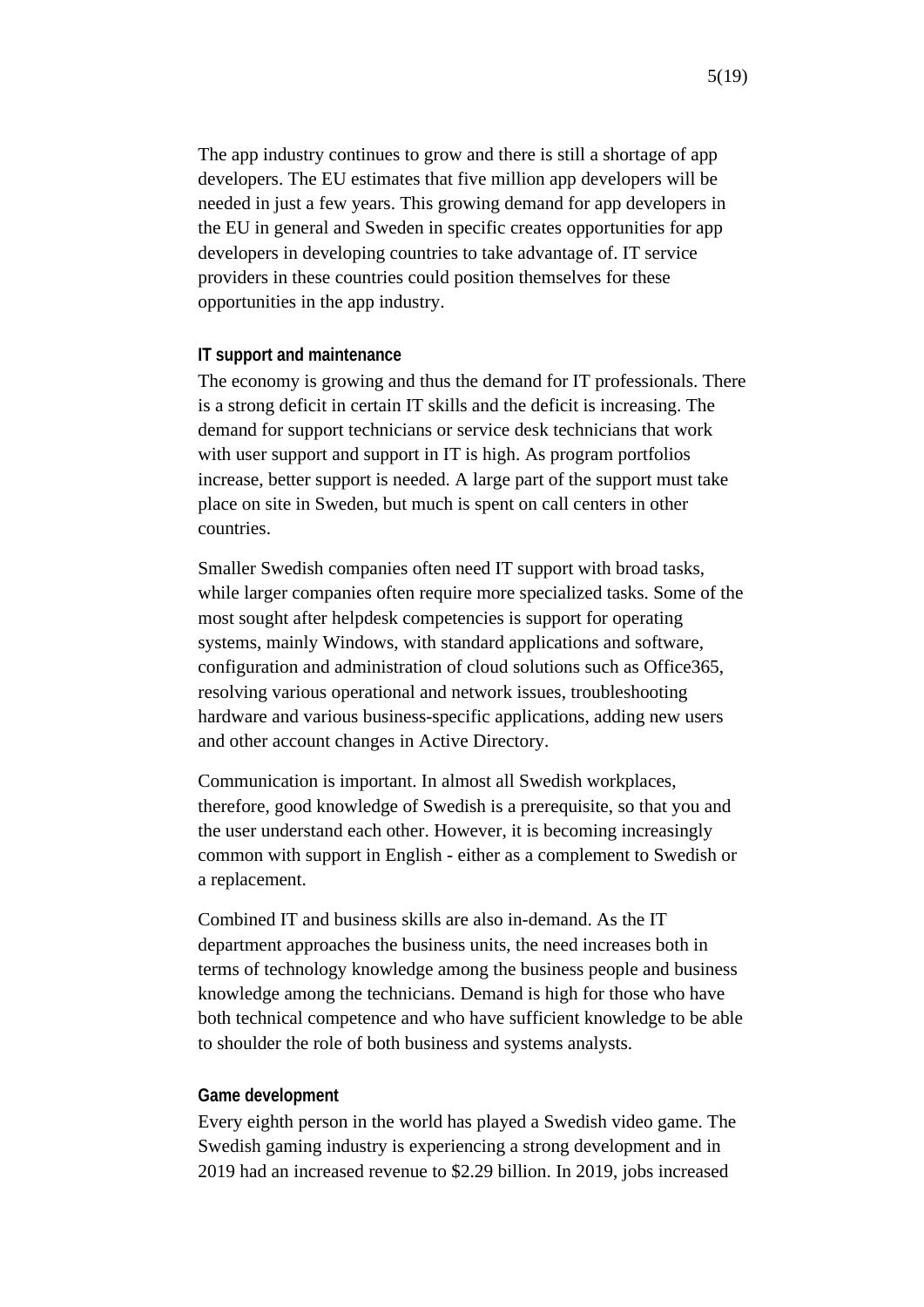by 654 new full-time positions to a total of 8 578 employees at 442 Swedish registered companies. According to the industry, the need for recruitment is likely to continue at this rate in the future. Among other things, the increase in staffing is due to the fact that several large international gaming projects have been completed in Sweden and there is a greater demand for maintenance of old projects. Despite the increase in the number of employees, the industry believes that the lack of skills is one of the biggest threats to the industry's development. The game development sub-sectors offer outsourcing opportunities for IT service providers in developing countries to tap into by providing the much needed development resources at speed and cost.

### **Cloud computing**

Cloud computing (or simply Cloud) is the delivery of computing services—including servers, storage, databases, networking, software, analytics, and intelligence—over the Internet. Cloud services, such as email cloud services, work with documents in the cloud, data storage and backup, team and project management online, etc, have increasingly become an essential part of enabling digitization and the realization of data-driven functions throughout Sweden.

Through the digitization process, new opportunities are provided. Companies are in need of support to become digital and build a structure that both benefits internal work and creates better customer experiences by using cloud services. The new circumstances and challenges caused by COVID-19 have created further opportunities for cloud services. Companies now go faster in the cloud and need tailor-made solutions to do so.

# IT outsourcing and consulting

The need for digital competence in Sweden remains great and the difference between demand and available supply looks set to increase with the rapid digital development. There are great opportunities for those with expertise in system development, cloud solutions or The Internet of Things (IoT). Also, other skills such as IT project management, database developers, web developers or individuals with IT security skills are examples of where demand is increasing.

The lack of IT skills is not only great but also broad. Several organizations need more than just one type of competence to be able to succeed with their digitization goals. This is because there are natural synergies between the different IT skills. It is also because of the wide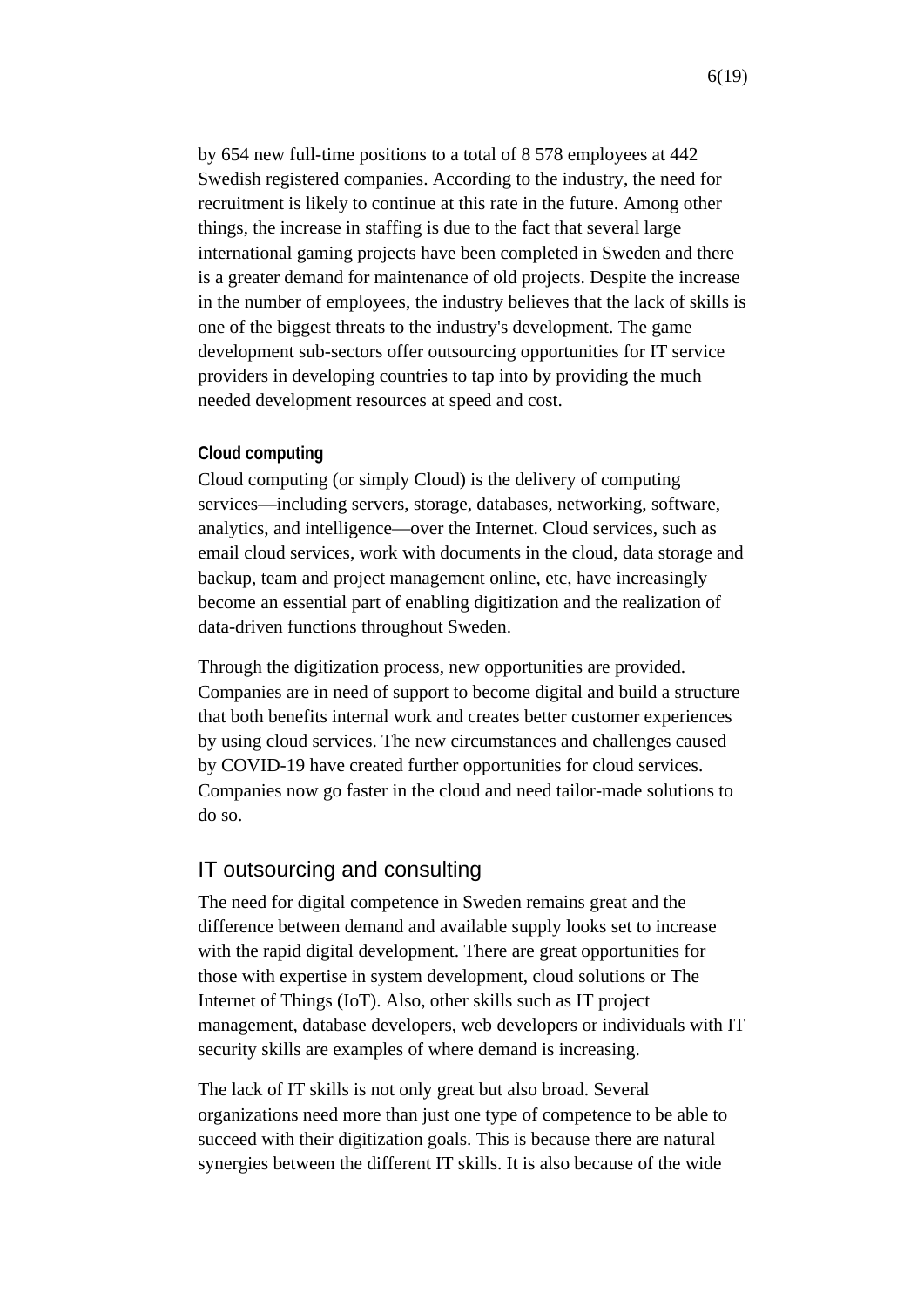demand for IT skills as the IT industry has developed more towards a consulting-intensive industry.

According to the Hays Global Skills Index 2019/20, Sweden is amongst the most pressured labour markets. The talent shortage indicator has risen to the highest possible score of 10.0, which shows that the gap between the skills wanted by businesses and the skills available on the labour market is now at its greatest. IT&Telekom-företagen (Swedish IT & Telecom Industries) expects that 70,000 unfilled digital roles will hit Sweden by 2022, accounting for 4% of the European digital skills shortage.

#### [The European Centre for the Development of Vocational Training](https://skillspanorama.cedefop.europa.eu/en/analytical_highlights/sweden-mismatch-priority-occupations#_summary)

[\(CEDEFOP\) Report](https://skillspanorama.cedefop.europa.eu/en/analytical_highlights/sweden-mismatch-priority-occupations#_summary) highlights ICT architects, ICT testers, test analysts, software and systems engineers, and developers as some of the mostwanted specialisms. Other areas with acute skills shortages include; BI and data analytics, cybersecurity, enterprise architecture, technical architecture, UX and DevOps.

#### Figure 5: Talent shortages growing around the world

Talent shortages are increasing around the world, with greatest year-over-year increases in the U.S., Sweden, Finland, Hungary and Slovenia. Only 18% of countries are not reporting talent shortages.



Source: Manpower Group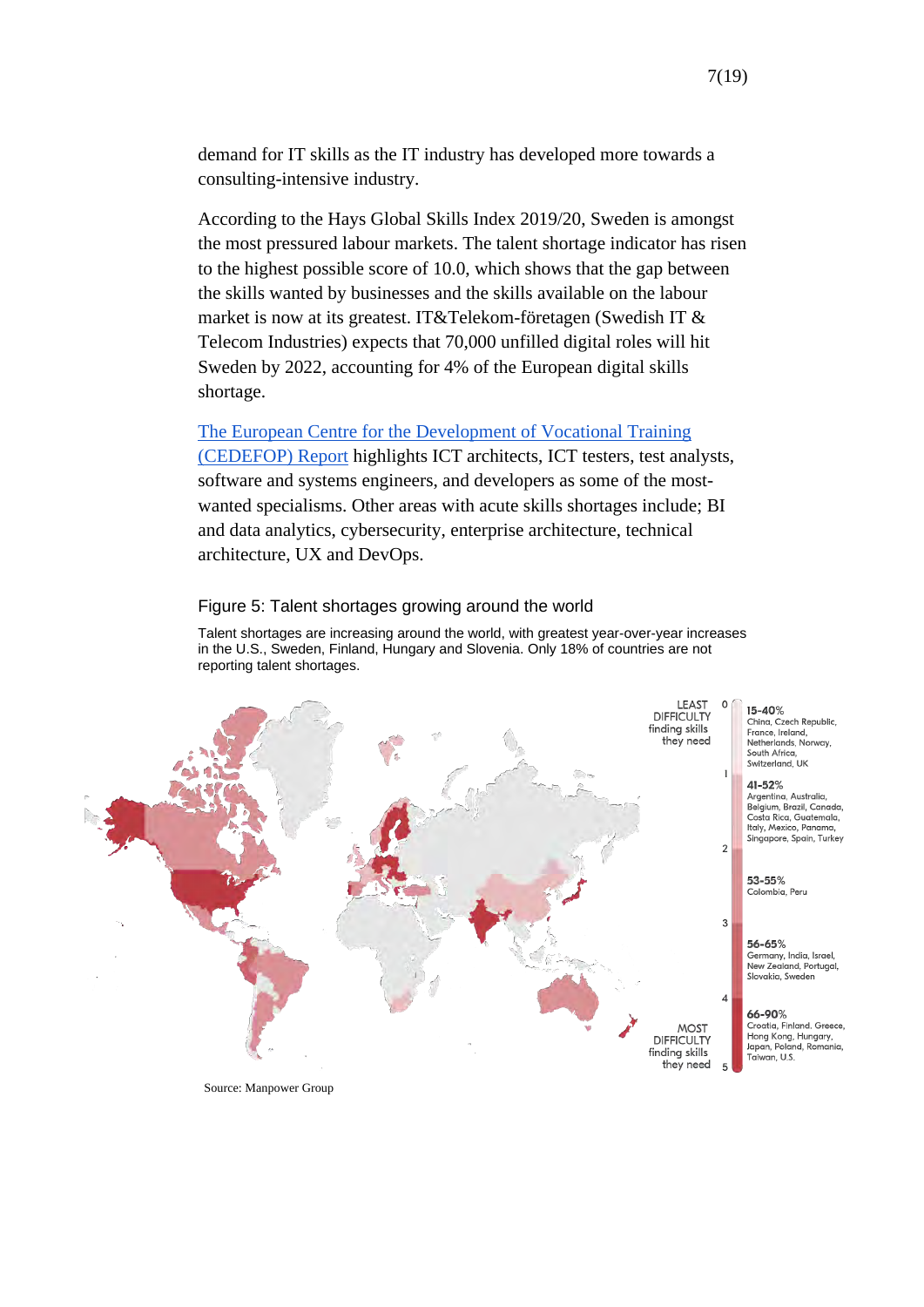There is very little competition in Sweden for jobs when it comes to system developers, engineers in IT / data and computer scientists – there are more jobs than there are educated people. For webmasters, web editors, web designers, however, there is a lot of competition for jobs – there are more educated people than there are jobs.

The opportunities that arise through these shortcomings make Sweden an important growth geography for international digital talent. The ongoing shortage of technical talent in Sweden means that employers are increasingly looking beyond borders to find the people they need. To overcome immigration hustles, most companies choose to partner with professional IT outsourcing companies with nearshore and offshore outsourcing offering that they can use to build extended teams outside Sweden.

The most sought-after IT skills in Sweden:

- 1. **Programming**. More and more companies are adapting their programs to the web, which leads to an increased demand for, for example, Ajax, Dotnet and PHP.
- 2. **Project management.** The need is great for people who can lead projects that are both business-driven.
- 3. **Helpdesk**. As program portfolios increase, better support is needed. A large part of the support must take place on site and only parts can be outsourced to call centers in low-cost countries.
- 4. **Security**. Intrusion protection and control, but expertise in databases and wireless security are also in demand.
- 5. **Datacenter**. This requires people who know virtualization, automation and storage.
- 6. **Business skills**. IT departments need people who understand business, whether it is specialized business analysts or technicians with business-specific knowledge.
- 7. **Network**. This applies above all to administration, convergence, wireless systems and security.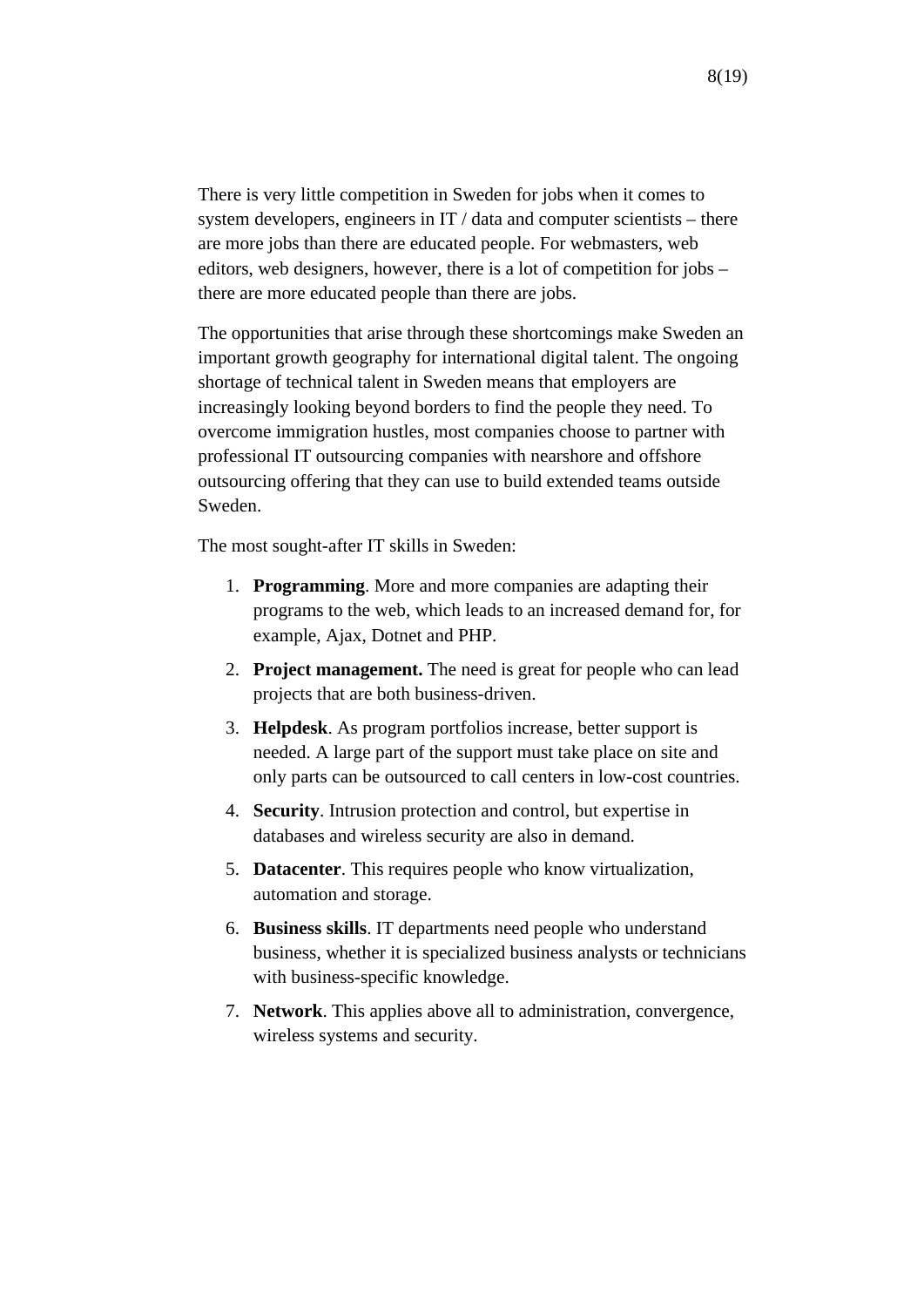# **What requirements should suppliers meet?**

# Technical requirements and competences

### **Programming languages**

There are about 600 programming languages and the demand and popularity varies from year to year. New trends, such as AI and machine learning, mean that certain programming languages have increased in popularity.

JavaScript, Python and Java are the most widely used programming languages in Sweden. In terms of ranking, the top 10 ranked programing languages are: Java, Python, JavaScript, C#, C++, PHP, Swift, MATLAB, Scala, Objective-C, respectively.

For IT service providers in developing countries wishing to provide software development services to customers in Sweden, expertise in some of the above languages would be a merit, especially where the client has a preference.

### **Software development methodologies**

The choice of a particular software development method depends largely on the project and the company carrying it out. But over the last decade, it has become more popular to run projects based on an agile way of working, while interest in the sequential way of working has decreased. Measurements by The Standish Group show that the number of failed projects has decreased as the number of agile project methods has increased.

The traditional waterfall model is typically used in projects that have well-understood problems, where the requirements at an early stage are well-defined and easy to understand, and when the requirements do not change. It can also be suitable for smaller projects with shorter development time. But software development projects today often require a more flexible project management method that provides scope for ongoing testing, adversity and feedback from real users. In general, agile methods are also more flexible. Instead of focusing on time-consuming processes and documentation, agile methods deal with unpredictability by relying on people and their creativity.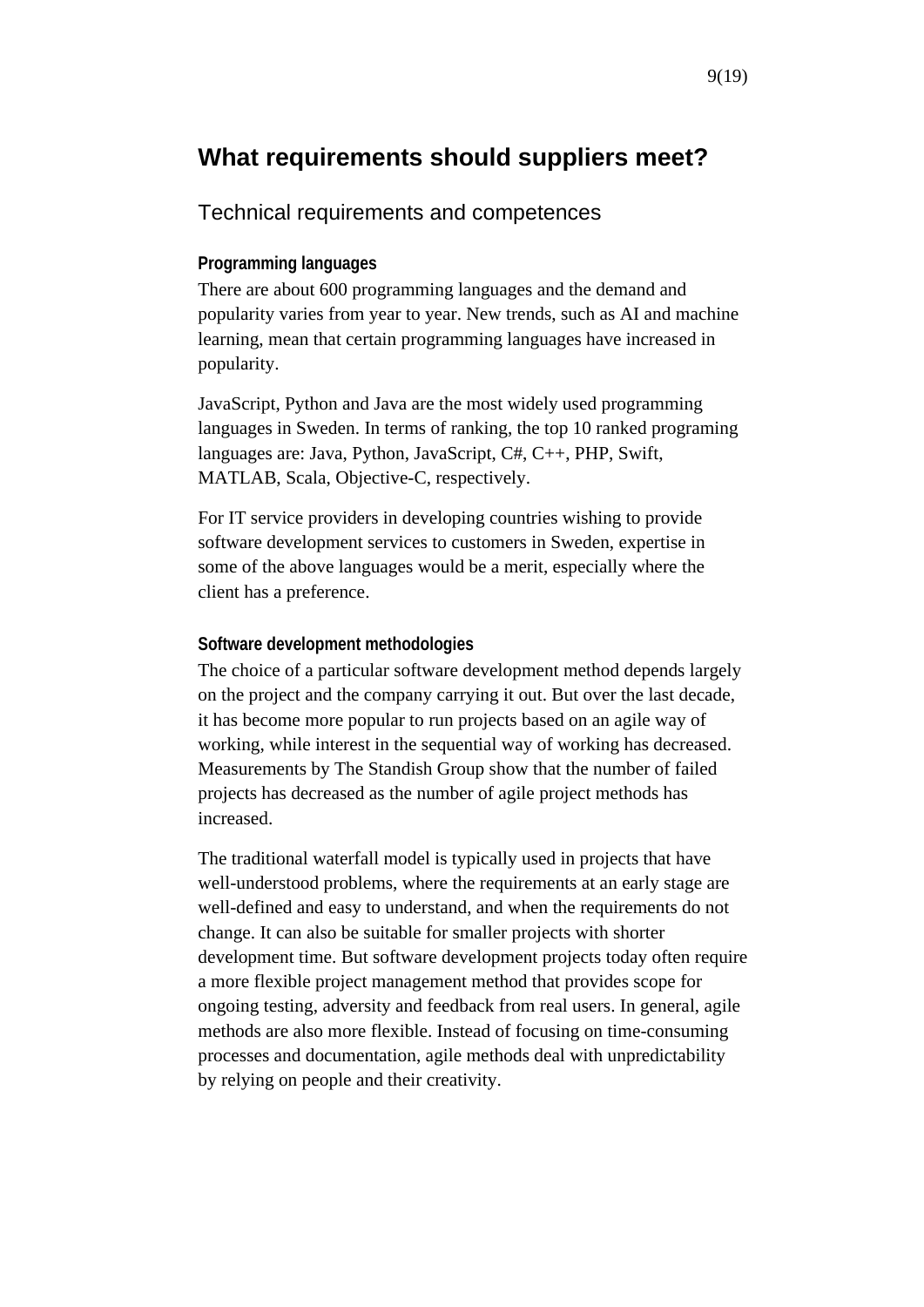### **Other tech stack considerations**

A tech stack (or Technology Stack) refers to the set of technologies an organization uses to build a web or mobile application. It is a combination of programming languages, frameworks, libraries, patterns, servers, UI/UX solutions, software, and tools used by its developers.

In addition to Programming languages and software development methodologies, there are a host of tech stack considerations to make. IT Service providers in developing countries need to be versatile and have knowledge on a broad range of tech stack so as to be able to meet clients' unique preferences.

### **Quality assurance**

Quality assurance means that an organization develops, documents and follows processes for its work and develops and uses various tools to support this work, in order to ensure the quality of the objects that are quality assured. The organization can turn to a certification body to be certified according to international standards or establish its own internal quality assurance policies, processes and procedures.

Every organization has its standards and requirements to purchase IT services. Generally, the organization mentions these terms and conditions in their procurement or request for proposal. As Sweden is in the EU, the standards have to be in line with EU rules and regulations, as well as national laws and regulations.

There are many standards and certification programs according to product and service variation. Certification is the procedure whereby suppliers can show that their products and services have been produced in compliance with a particular standard (set of processes and procedures). Customers from EU countries demand that the products and services they are buying are certified against recognized international standards. When seeking certification, keep in mind that different customers might require different certifications.

If the service is complicated and therefore requires a detailed description (for example, with most IT services), the service specification could be added as a separate schedule to the proposal or contract. The service level is typically dealt with through a provision that states that the service must be performed following market standards and will include an obligation to comply with the applicable laws.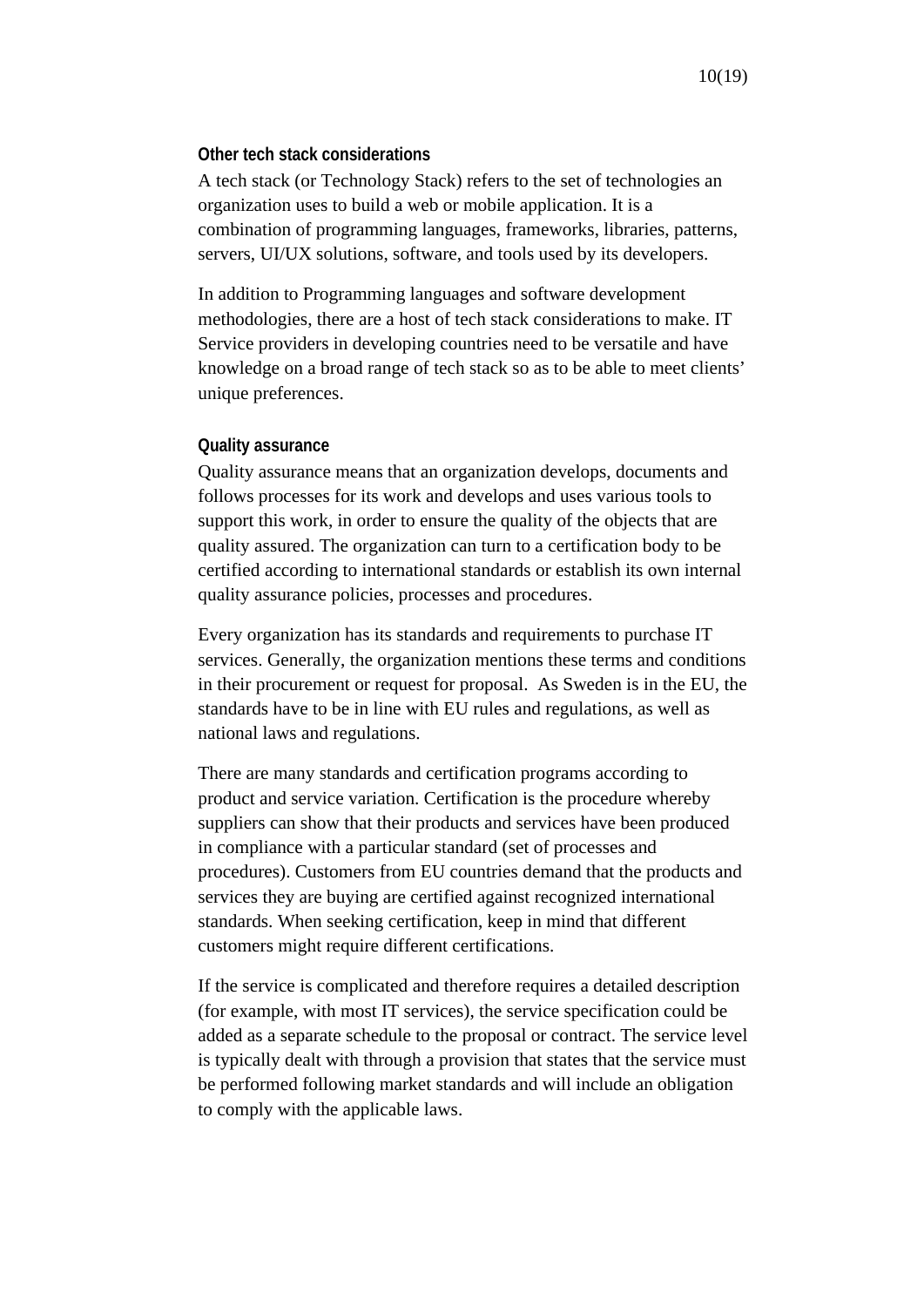One of the most common QA certification standard is ISO 9001 (Quality Management Systems), some other relevant standards particularly in the IT field include the following:

- ISO 37500:2014 Guidance on outsourcing
- ISO/IEC 27001 Information Security Management
- ISO/IEC 17799:2005 Information technology Security techniques — Code of practice for information security management (withdrawn)

Swedish customers have a very high standard for quality both in terms of IT products as well as services. For many SMEs quality assurance is not established by a set of formal quality standards, but is part of the business culture that all service providers have to conform to in order to be able to thrive in the Swedish market. Larger companies and corporations on the other hand have a more formal approach to quality assurance and select services providers with certifications from international bodies such as ISO (International Organization for Standardization).

# Legal requirements

### **Laws and Regulations**

As an IT service provider for a Swedish company you need to be aware of the legislation that applies in Sweden and is relevant for the IT sector. This legislation does not apply to you, but to your Swedish partner. Nevertheless, this will most probably translate into requirements that your Swedish partner will ask you to fulfil in order to start a collaboration.

Sweden is part of the EU. When it comes to rules and regulations for the IT sector, some aspects are regulated at EU level and apply to all EU countries. Other regulations are specific for Sweden. Below we are describing in short the most noteworthy EU regulations and directives, as well as national laws and regulations in Sweden.

**Data protection:** Regulation (EU) 679/2016 (General Data Protection Regulation) (GDPR). All outsourcing of business must adhere to the provisions of the General Data Protection Regulation (GDPR). Businesses are prohibited from transferring personal data outside the EU if the recipient of that data does not have an adequate level of protection for personal data. This protection has to fulfil the standards that are set up within the EU. Since there is a high requirement of security when personal data is transferred, the supplier needs to have developed high standard and compliant IT systems.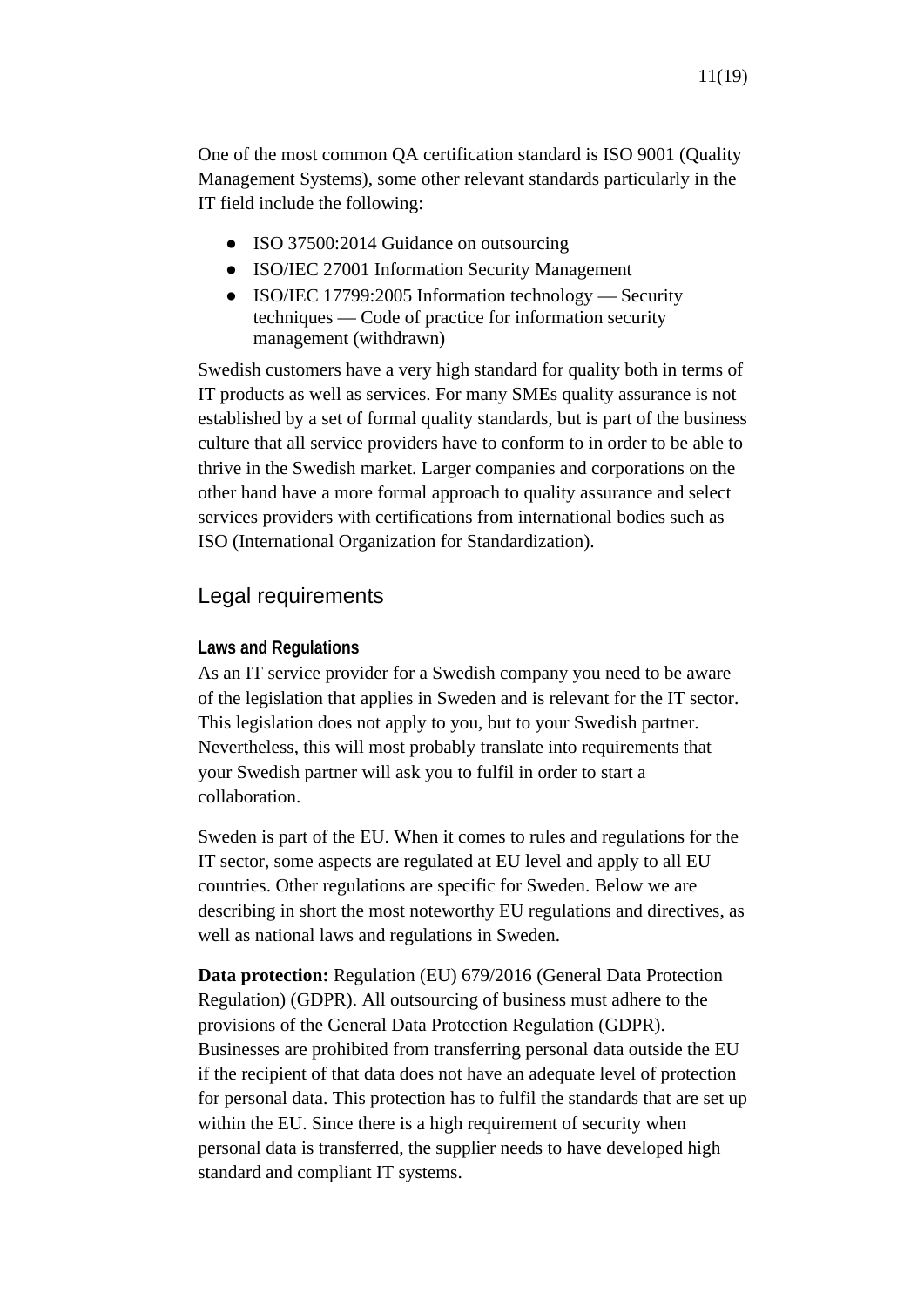**Cybersecurity:** Regulation (EU) 2019/881 (Cybersecurity certification of information and communication technologies). The regulations aims to achieve a high common level of cybersecurity across Europe. IT service providers targeting the Swedish market should familiarize themselves with the cybersecurity regulation and how to align their operations with it.

In Sweden, national law does not specifically regulate IT outsourcing transactions, but there are several sectoral regulations that apply. Outsourcing covers a broad range of sectors that are subject to sectorspecific regulation including (among others):

- Consumer credit (Finansinspektionen).
- Energy.
- Financial services (FFFS 2005:1; FFFS 2007:16; FFFS 2014:1)
- Gambling
- Health and social care (Patient Data Act (2008:355)
- Medicines and medical devices (Patient Data Act (2008:355)).
- Telecommunications, broadcasting and postal services (Electronic Communication Act).

Depending on the activities of the outsourcing services provider, licences, permits or approvals can also be required from numerous other bodies such as local authorities or government departments.

### **Legal setup for a business relation**

The most common structure of outsourcing in Sweden is a direct outsourcing which is based on a contract between the customer and the supplier. It is also common to use an indirect structure, where the customer either appoints a supplier that subcontracts to another supplier or multi-sourcing, in which the customer enters into contracts with different suppliers for different parts of its requirements. It is also possible to set up a joint venture company, partnership or contractual joint venture, but this arrangement, which is more complicated and more expensive, is not that common. Joint venture outsourcing has been used in particular in large outsourcing transactions within the bank and insurance sectors.

# Governance and ethical business practices

Swedish companies have very high business ethics and want to do business with ethical partners. Service providers that want to supply services to Swedish companies need to have good governance and ethical business practices.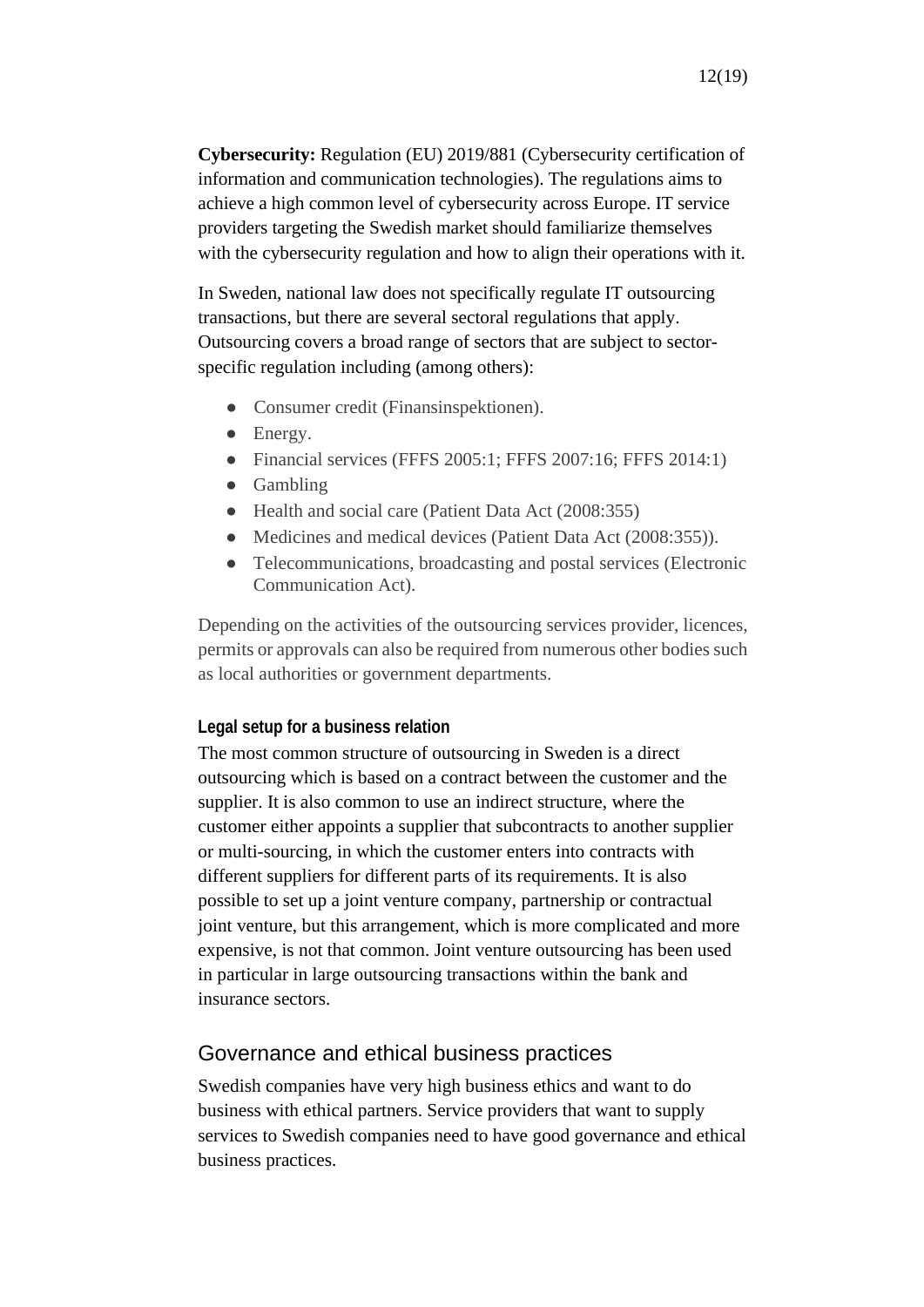With increasing anti-corruption regulation globally and in Sweden, companies are looking to minimize their anti-corruption risks within their supply chain by working with trusted services providers. Below are some of the key areas:

- 1. Duly registered and follow laws and regulations
- 2. Clear business structures with identifiable Ultimate Beneficial **Owners**
- 3. Ethical Financial and accounting practices
- 4. Tax compliance
- 5. Respect for human rights
- 6. Transparency and anti-corruption

# **New trends and opportunities**

# New technologies

New technologies such as; Internet of Things (IoT), Artificial Intelligence (AI), Machine learning (ML), Blockchain, Big Data, etc. have seen tremendous growth during recent years. In the Nordic, IoT and cognitive systems such as AI and ML grew at a whopping rate of 65% and 68% respectively, and in Sweden at a rate of 70% and 56% respectively.

### Figure 6: Digital growth areas

A Nordic outlook for 2019



Source: Business Sweden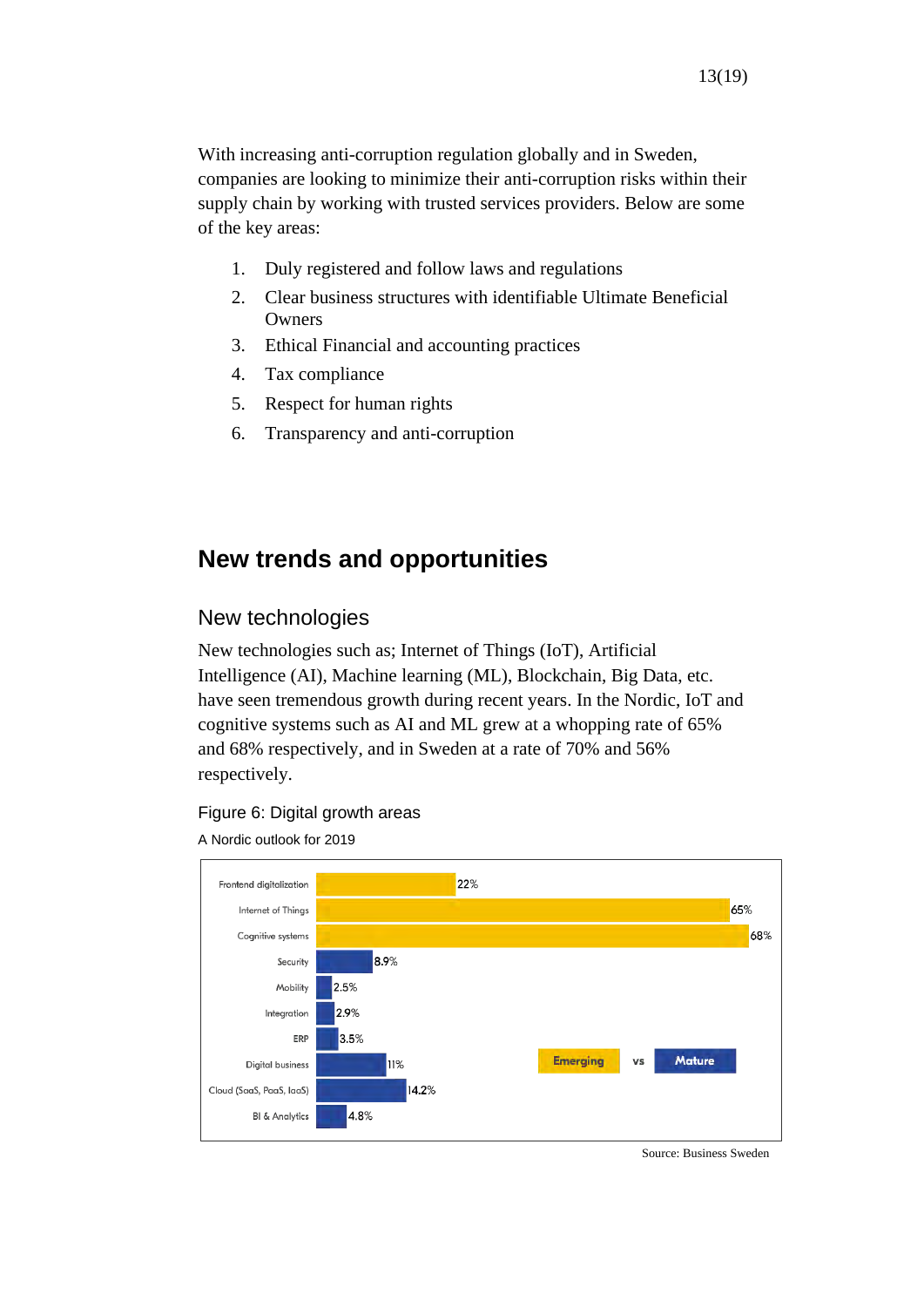### Figure 7: Digital areas Sweden

Disruptive technologies, values and growth 2018-2020



Source: Business Sweden

Globally, the AI market will grow to a \$190 billion industry by 2025 with global spending on cognitive and AI systems reaching over \$57 billion in 202[1. W](https://www.idc.com/itexecutive/research/topics/ai)ith AI spreading its wings across sectors, new jobs will be created in development, programming, testing, support and maintenance, to name a few. Machine Learning the subset of AI, is also being deployed in all kinds of industries, creating a huge demand for skilled professionals. The global spending on the Internet of Things (IoT) is forecast to reach 1.1 trillion U.S. dollars in 2022. New technologies such as 5G are expected to drive market growth in the coming years. The global AR and VR market is expected to grow to \$209.2 billion by 2022.

IT service providers in developing countries can tap into the opportunities created by new technologies, due to the demographic nature of their populations being where the majority of the young people are.

# COVID-19 as a driver of digitization

COVID-19 pandemic rapidly sent millions of people to work from home creating an immediate challenge for many organizations to provide; secure system access to employees; and a sudden requirement to digitize processes - including previously paper-based transactions, in-person meetings, business travel, and other "normal" day-to-day operations.

COVID-19 pandemic has accelerated the rise of the digital economy creating opportunities for innovative IT service providers to take advantage of. As a result of the pandemic, 95.5% of IT companies have introduced homework for their IT resources. According to Radar's survey data, more than half have made new investments to enable working from home.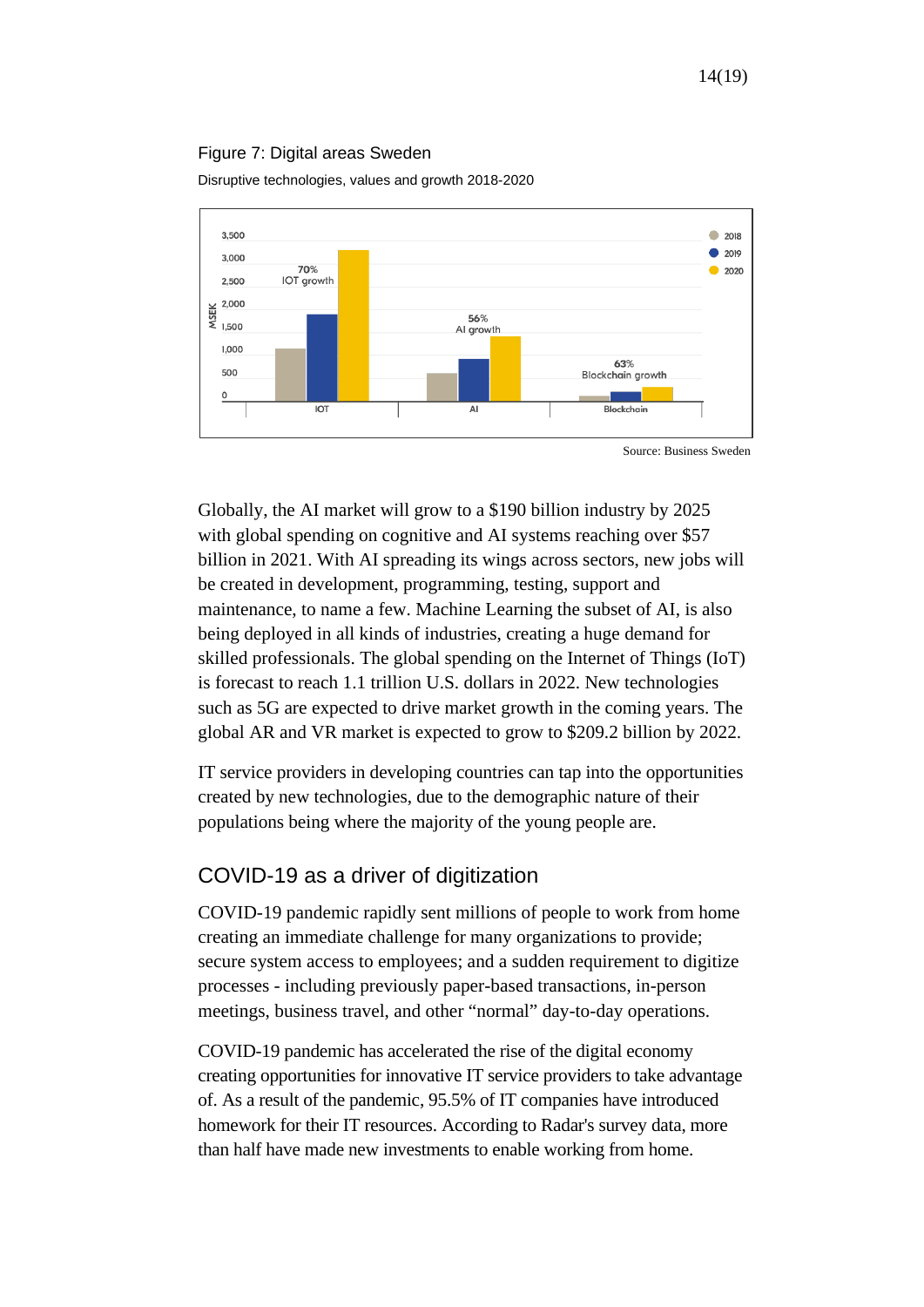The extent of the pandemic continues to grow, but Sweden has done better than a number of other nations. Confidence that the conditions for IT operations will be back to the same levels relatively quickly as before COVID-19 is high. IT budgets have decreased throughout the year 2020 by 6.0 percent compared to 2019, but are expected to recover in 2021 by +4.5 percent and then grow by 2-3 percent annually, according to Radar. IT budgets are expected to be back at the same value as in 2019 approximately at Q4 2021.

The trends continue to lead to increased automation and digitization. Sweden is at the forefront and have a very good infrastructure that makes it easier for tech companies, above all, to adapt quickly and explore new ideas. About a third of all jobs advertised in Stockholm are in the tech industry – and thus in the categories of IT, computer games, software and the Internet. This is an indication that even if the development in the total labor market has been negatively affected by the corona crisis, the tech industry is still stable in comparison with other industries.

# Distributed software development

As the need for software grows, great opportunities arise for innovation in the software industry. Programmers around the world can work with the same code in real time, and companies can specialize in a wide range of areas by opening affiliates for specialist knowledge groups. These distributed organizations offer great opportunities, but they also have new challenges. First, the increasing complexity makes it difficult for organizations to access all the necessary skills in their own organization. Secondly, the degree of specialization required to keep pace with developments is increasing. Third, technology tends to evolve from one industry to another, which means that more and more disciplines are intertwined.

In general, the above means that the need for more distributed work is growing, for example, through collaboration and new institutions in places with good employment opportunities.

On average, 30% of Swedish companies have decided to form alliances, partnerships or other types of cooperation. However, the scope and range vary between large and small companies.

However, international cooperation is not without problems. Sweden is characterized by a clearly non-hierarchical organizational culture and a comprehensive strategy for solving problems. In general, Swedes also have a high level of trust and liberal and secular values. The starting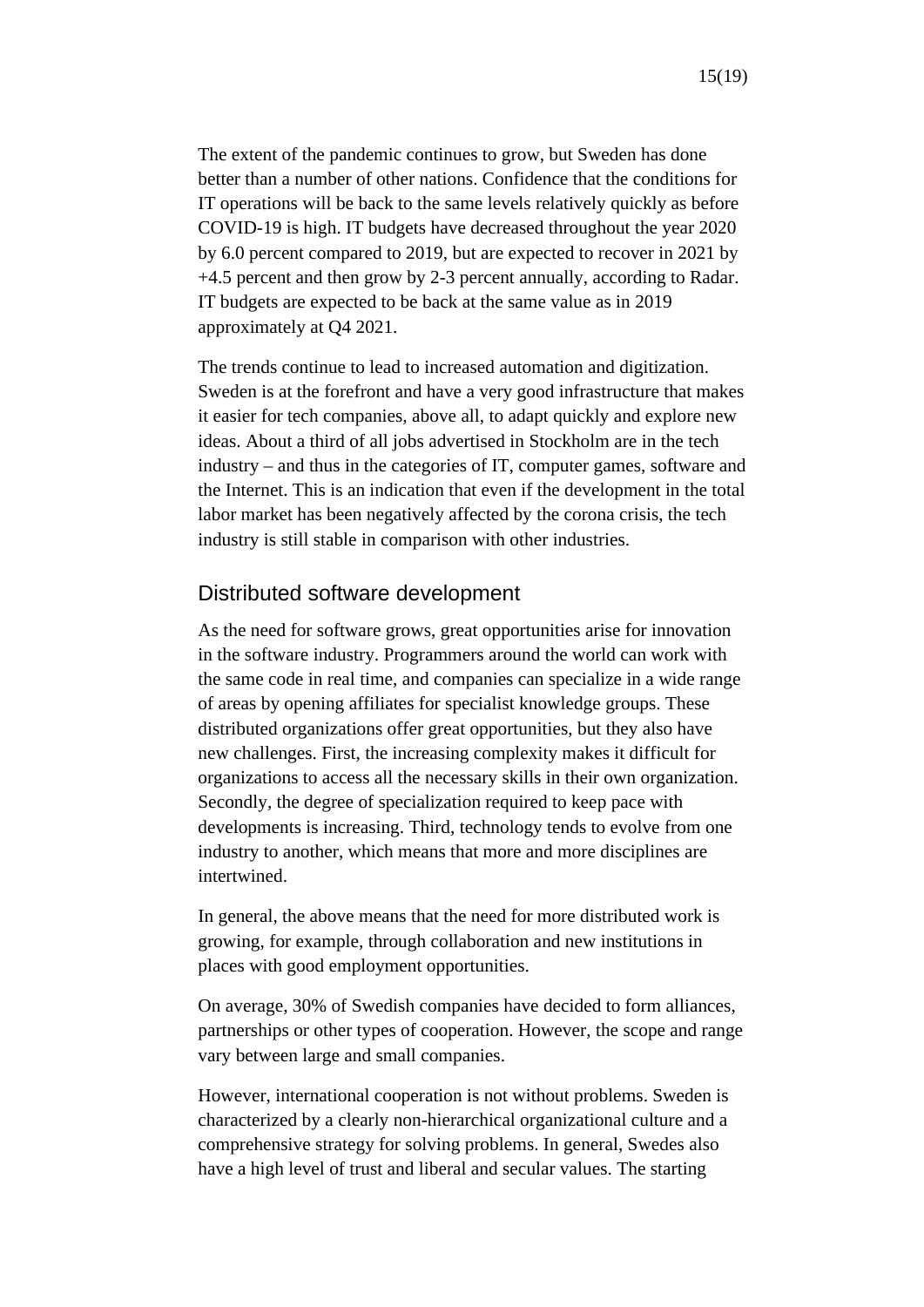point is also focused on solutions with a positive attitude to new ideas and their own innovative solutions.

In international comparison, these approaches are relatively extreme and the Swedish model can be seen as contradictory by the outside world. This is also repeated in the Swedish method of leadership, which is largely based on consensus and equality, in contrast to many other countries where top-down methods and hierarchies of decisions are common.

# **Sustainability**

The United Nations Sustainable Development Goals (SDGs), together with new laws, rules and regulations, have increased the need of robust digital systems for managing compliance, sustainable responsibility and transparency. Businesses need digital platforms to help them attain greater efficiency and increased profitability, with clear connection to SDGs.

As investors demand more environmental, social and governance (ESG) efforts and consumers increasingly expect brands to take action, organizations must now demonstrate that they are purposeful about sustainability, hold strong ethical standards and operate responsibly in everything they do.

For help, companies and brands are turning to their IT partners—and to technology. This presents opportunities for IT service providers to provide technologies and services to help businesses deliver sustainable growth.

# **Where and how to find business partners**

After Silicon Valley, Stockholm is the second largest IT hub in the world with a vibrant and active ecosystem. Companies are connected through different networking platforms, and there are different activities that offer opportunities for businesses to meet, share ideas, develop partnerships and promote their products and services. Below are some of the ways where and how one can come in contact with potential business partners:

## Trade fairs and conferences

There are many trade shows and conferences that take place in Sweden, within the IT and Technology field. Exhibiting at IT Trade Fairs or attending IT related conferences can be a good way to come in contacts with potential customers. Among other, some of the major IT trade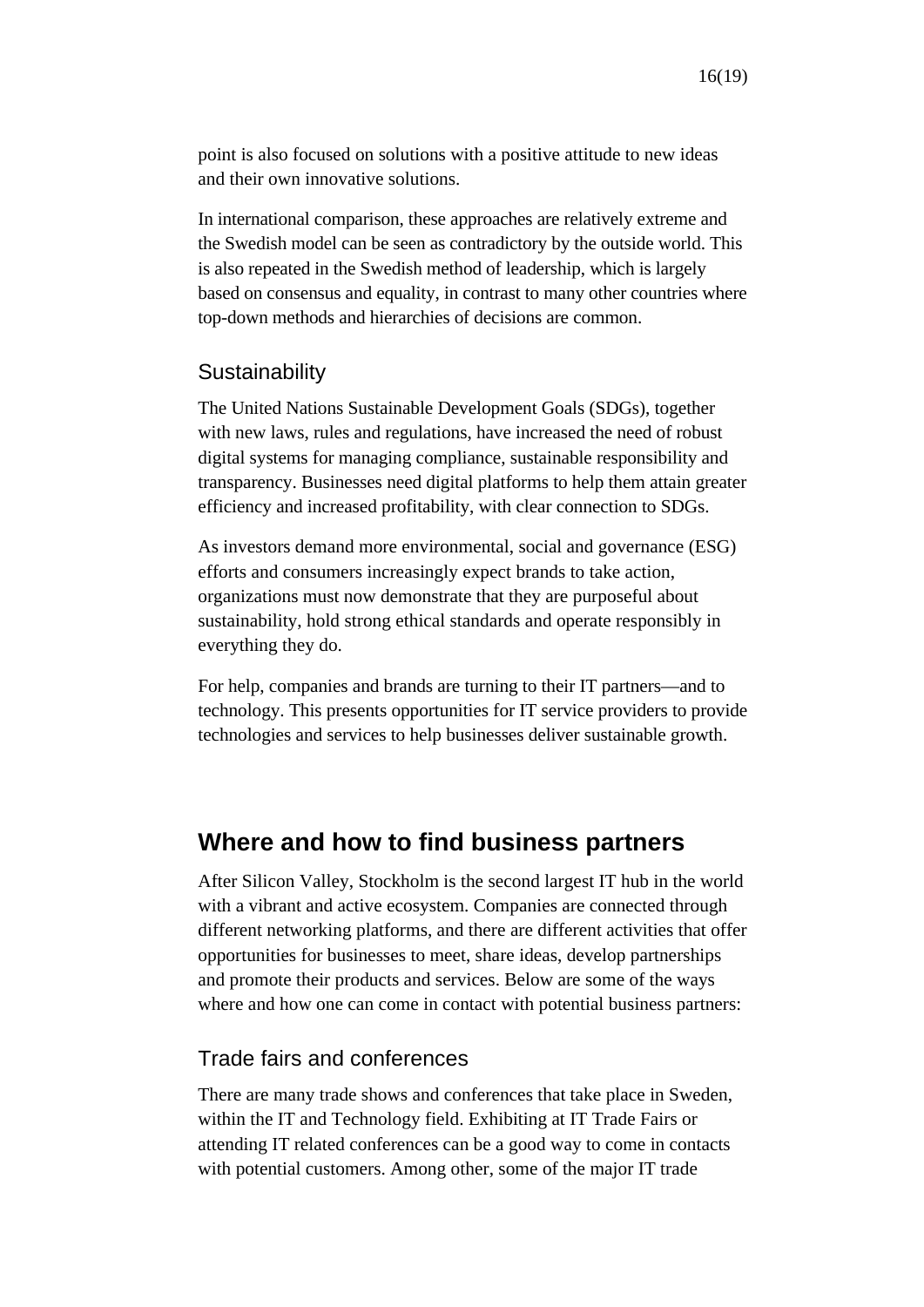# Sources of information

There are a number of platforms, organizations and associations with relevant information about the Swedish market that one can turn to. Some notable ones include:

## **IT & Telekomföretagen**

[The Swedish IT and Telecom Industries](https://www.itot.se/) is an industry and employer organization for all companies in the tech sector, with the task of creating the best possible conditions for a competitive Swedish IT and telecom industry. It has over 1350 member companies - which in total have almost 100,000 employees in Sweden. IT & Telekomföretagen publishes relevant reports and insights that might be relevant for IT services providers looking to sell their services to the Swedish market.

# **Business Sweden**

[Business Sweden](https://www.business-sweden.com/) is jointly owned by the Swedish state and the Swedish business sector with a mandate and a mission to help international companies gain access to the Swedish market and help domestic ones utilize it as a platform for expansion. Although Business Sweden's mandate is to primarily help Swedish companies expand in international markets, some of its activities could be helpful for service providers in developing countries looking to enter the Swedish market. For instance, it publishes useful information about the Swedish market, and organizes delegations for Swedish companies to developing countries where one could meet potential partners and customers.

## **Verksamt.se**

[Verksamt.se](https://www.verksamt.se/en/web/international/home) is a service where four government agencies; the Swedish Companies Registration Office, the Swedish Tax Agency, the Swedish Agency for Economic and Regional Growth and the Swedish Public Employment Agency – have brought together and structured information and services of value to businesses. Verksamat.se has useful information for international service providers regarding; registration requirements, taxation, employment, etc.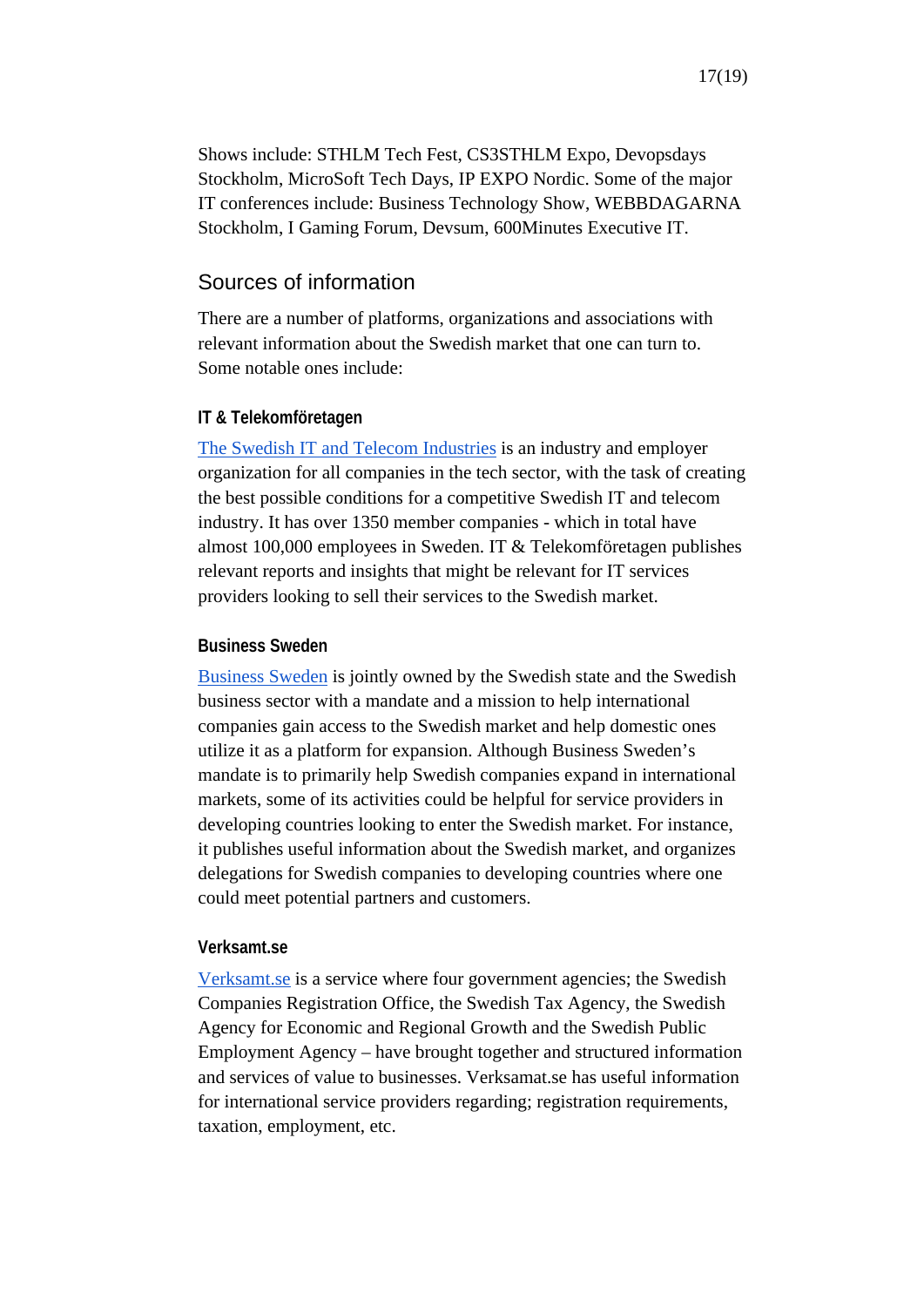# **Sweden Abroad**

Sweden has diplomatic relations with almost all States in the world. It has embassies and consulates in around half of these. Sweden's foreign representation consists of approximately 100 missions abroad and 350 honorary consulates.

Every country's embassy has a business section to create a business relationship between the two countries. So this platform is very important. [Sweden Abroad](http://www.swedenabroad.se/) has put together some useful resources on [doing business with Sweden.](https://www.swedenabroad.se/en/about-sweden-non-swedish-citizens/business-and-trade-with-sweden/doing-business-with-sweden/)

# **Company databases**

How do I find the right company? Here you can find companies that could be relevant to you.

- [LinkedIn.](https://www.linkedin.com/) Many Swedish companies have a presence on LinkedIn and it is possible to search and find companies in different sectors such as IT.
- [Bolagsverket.](https://bolagsverket.se/en) Swedish Companies Registration Office is the Swedish companies registration office.
- [Statistics Sweden.](https://www.scb.se/en/services/statistics-swedens-business-register/) Statistics Sweden (SCB) helps you find the right statistics and companies.
- [Hitta.se](https://www.hitta.se/info/bolagsinfo). Hitta.se is a website with information on Swedish businesses (only available in Swedish).
- [Allabolag.se](https://www.allabolag.se/). Allabolag.se is a website with information on Swedish registered organizations (only available in Swedish).
- International company databases like: [opencorporates.com,](http://opencorporates.com/) [vainu.io/search;](http://vainu.io/search) [crunchbase.com.](http://crunchbase.com/)

# What you need to do to get business

## **Good online presence**

In today's digital world, a good online presence is a prerequisite for businesses that want to do business internationally. For service providers that want to access the Swedish market, below are some of the digital platforms and social channels that are good to have:

- 1. A resourceful website with good search engine optimization and online ranking.
- 2. A professional LinkedIn company page that is active, with clear and engaging content.
- 3. A good presence on Facebook and Instagram.
- 4. Other relevant digital channels and social media include Twitter, Medium, etc.